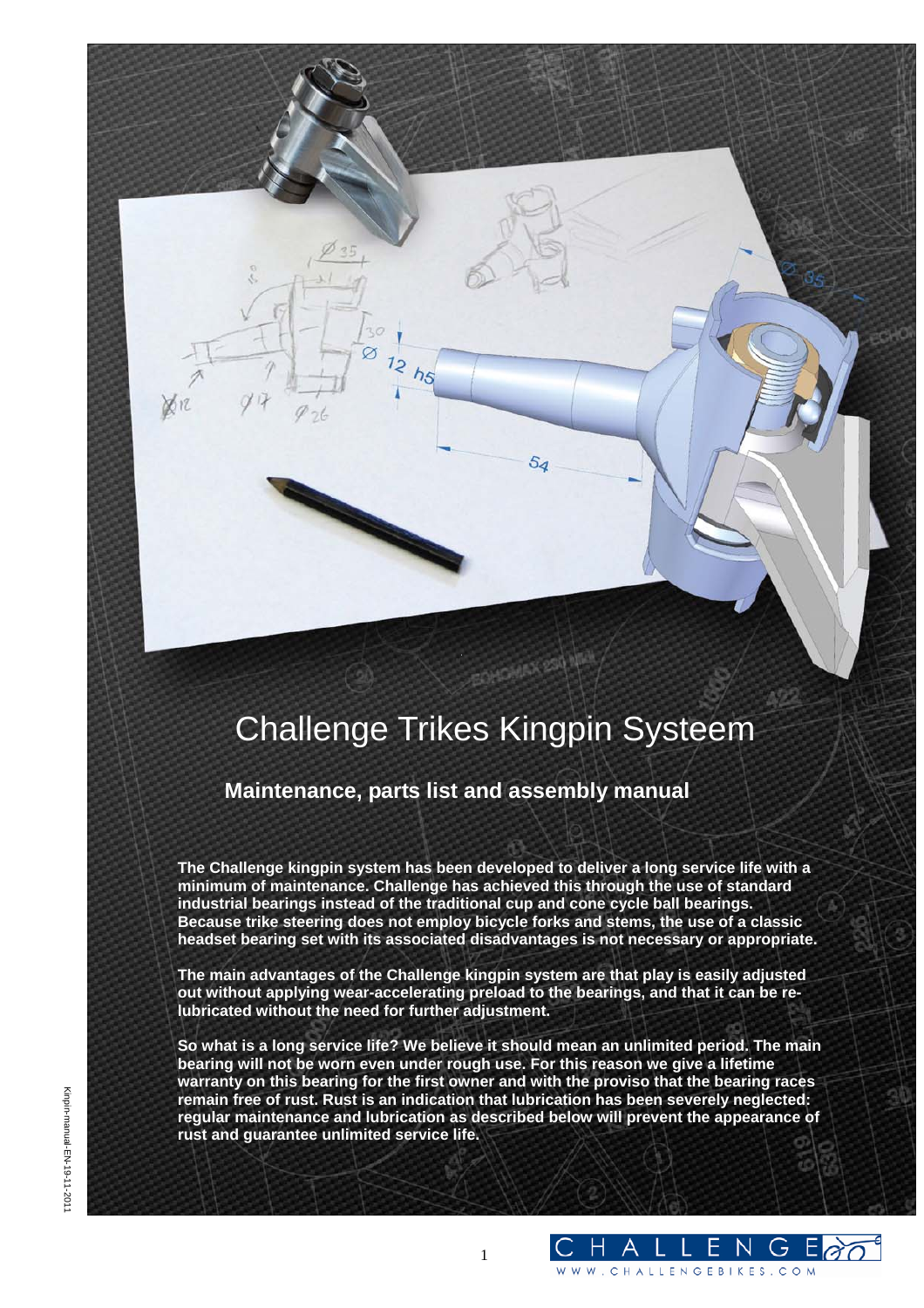### **Maintenance, bearing lubrication**



To prevent unnecessary wear, you should check at least once a year that the bearing is still sufficiently greased, and if necessary apply more grease.

To carry out this check only the top cap need be removed. (On 2007 and 2008 models, the separate pressure-sleeve must also be removed - see page 6)

While carrying out this servicing it is advisable to check that the nut is still sufficiently tight. The tightening torque for the nut is 50 Nm.

*Note:* Unless the cap with integrated pressuresleeve is fitted, the housing will be able to move 2 mm up and down!



The two smaller bearings at the bottom of the kingpin are only for lateral location, and are lightly loaded. These bearings are fitted with 2RS (rubber seals both sides), and should in principle need no further lubrication. Before checking or re-greasing these bearings the nut should be unscrewed so that the shaft can be pushed out downwards.

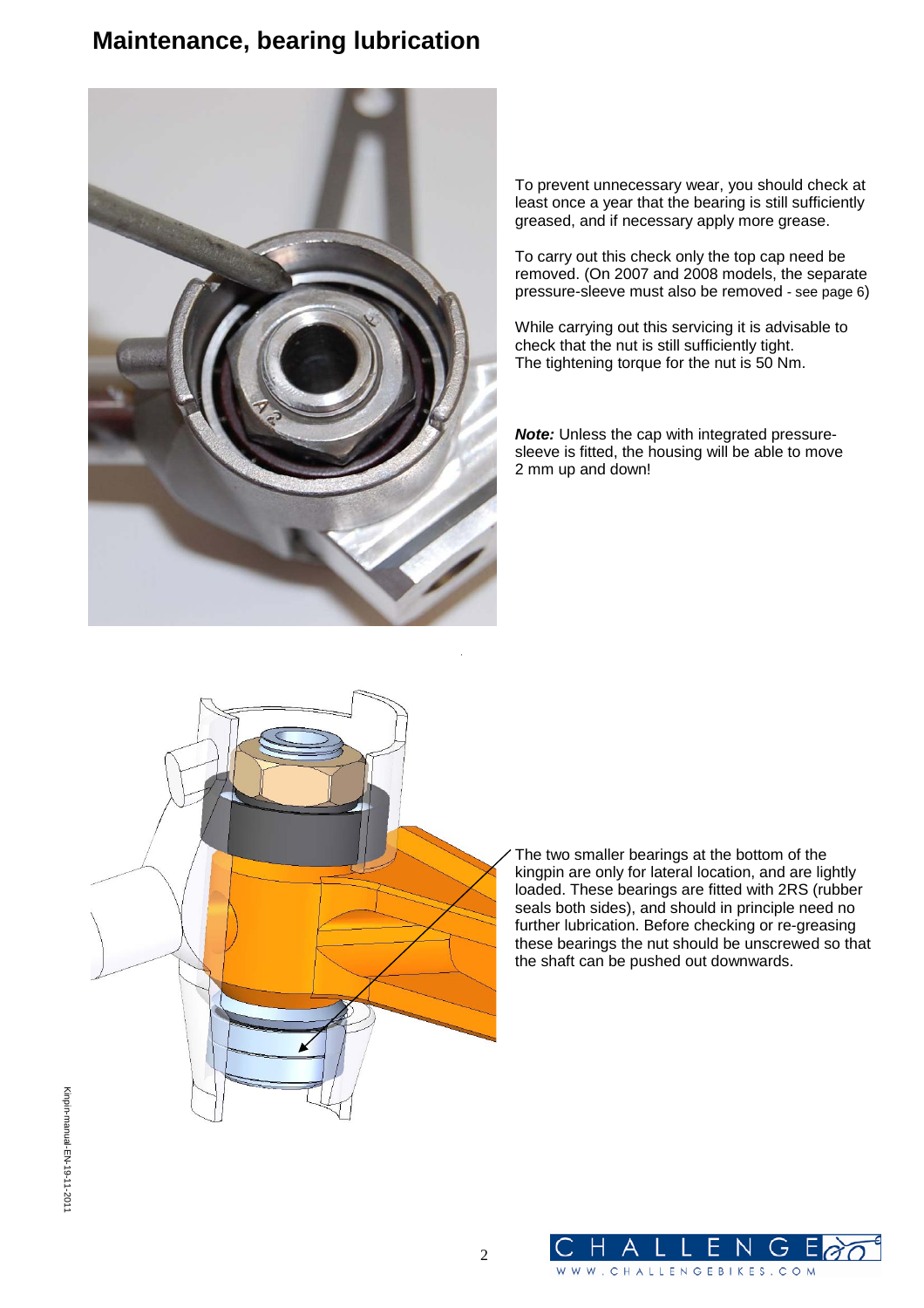**Exploded view** 2009 model year and newer

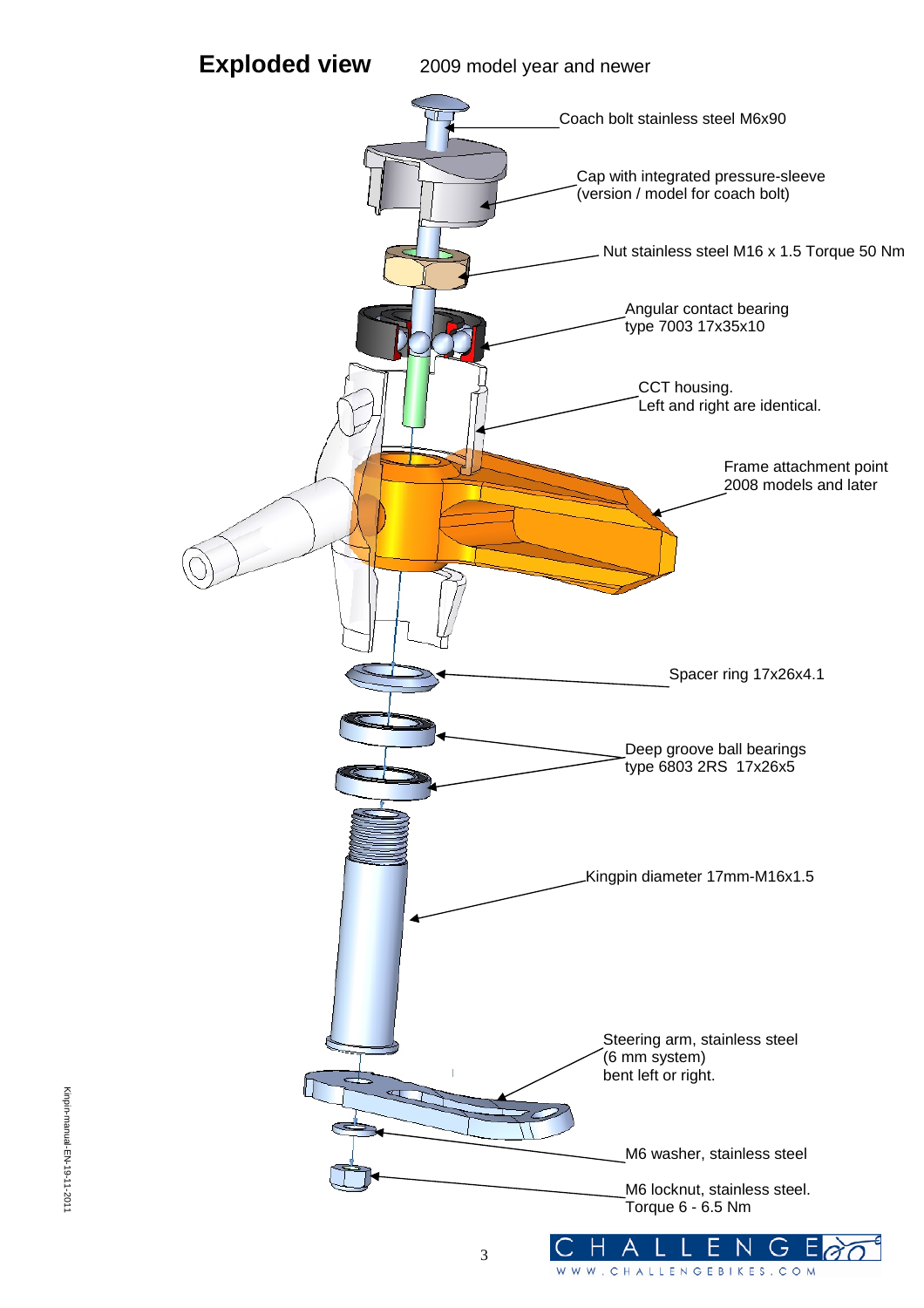## **Eliminating vertical play.**



With this design, adjusting for play is not necessary. To achieve zero play the 17 mm diameter bearing should be placed firmly against the frame and the large nut tightened. To do this use a 24 mm socket and a 10 mm Allen key from below to hold it. Nut tightening torque should be 50 Nm.

It is advisable to check this at the first service.





Without the cap in place, the housing can move up and down by 2 mm!

Only when the cap is fitted and secured by the M6 nut is this movement (vertical play) eliminated. The integrated pressure sleeve at the bottom of the cap presses the outer race of the bearing against the housing so that it can no longer move. The inner race of the bearing is mounted solidly against the frame, so the whole assembly is now secured vertically.

(Models from 2006 to 2008 may be equipped with a stainless steel cap and separate pressure sleeve)

The M6 nut should be tightened with a torque of around 6.5 Nm. If greater torque is applied the housing may deform and steering rotation will require excess force. If you should feel while tightening that the steering no longer rotates 100% freely, then the tightening torque is too high. Not harm will be done to the housing but the two smaller stabilising bearings may be damaged by this.

Naturally if steering rotation requires force then the trike's steering will not feel pleasant.

WW.CHALLENGEBIKES.COM

M6 Locknut - torque 6 - 6.5 Nm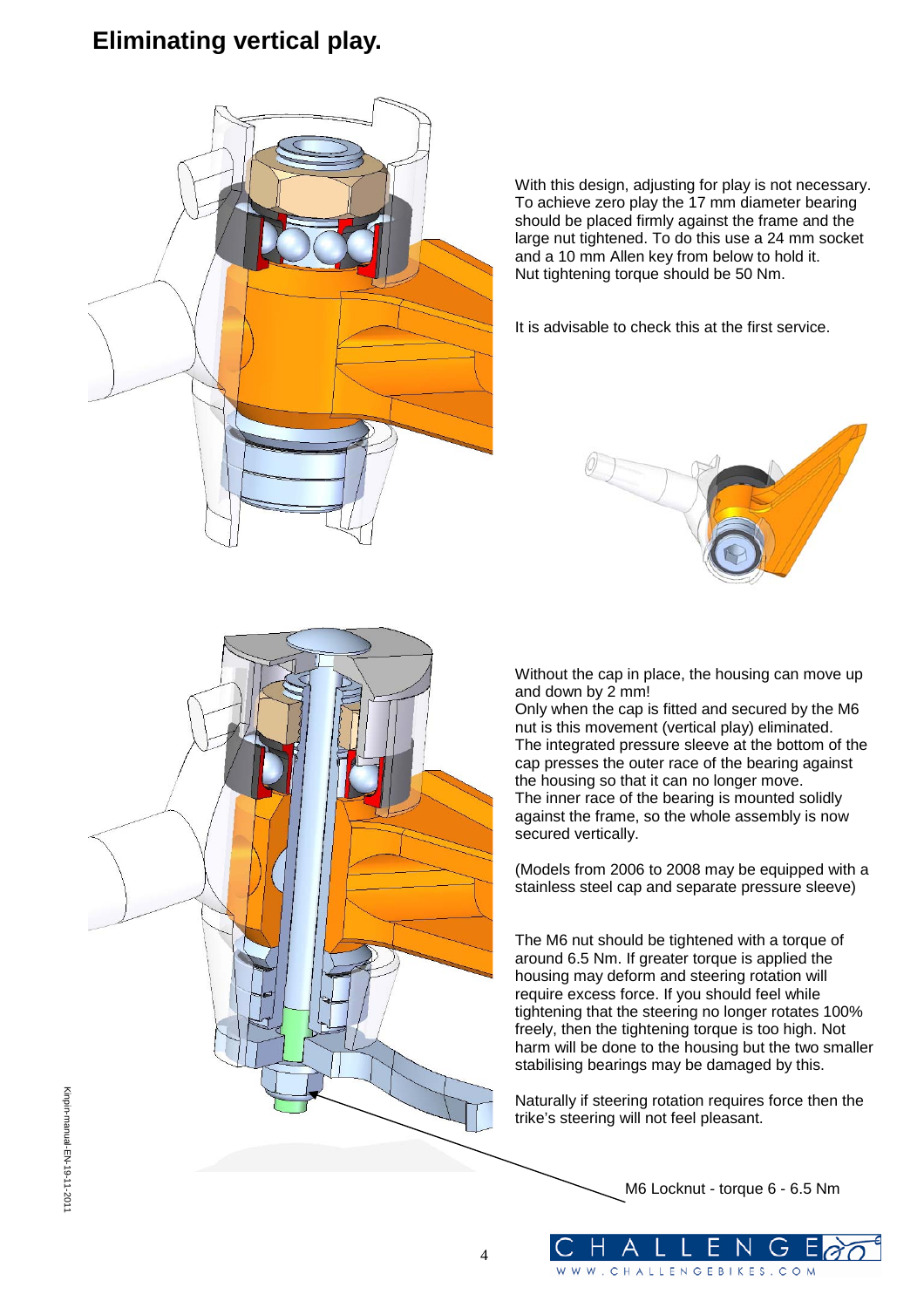### **Angular contact ball bearing - assembly instructions**



Angular contact ball bearings are designed to withstand large forces in one axial (vertical) direction. Normal ball bearings cannot do this. Because these forces can only be resisted in one direction, it is of great importance that the bearing is mounted correctly.

The face that should be on the top can be identified by having grooves either side of the brown ball cage. To double check, the lip at the bottom of the cap should fit inside the outer groove. On the bottom of the bearing there is no such groove at the outer edge where it fits against the housing.



Bottom view of the bearing



You can check whether the bearing has been mounted correctly by looking at the gap around the edge of the cap. When the bearing is correct then the pressure sleeve will drop into the groove and the cap will fit tightly. If the bearing is reversed then the cap will not drop fully into place and a distinct gap of around 2 mm will be visible.

Note: Trikes from 2006 to 2008 will be equipped with a stainless steel cap and a separate pressure sleeve. This pressure sleeve does not have the extra lip for checking. In this case the 2 mm gap will not appear even if the bearing is incorrectly mounted.



5

The distinct gap here means that the bearing has been mounted upside down.

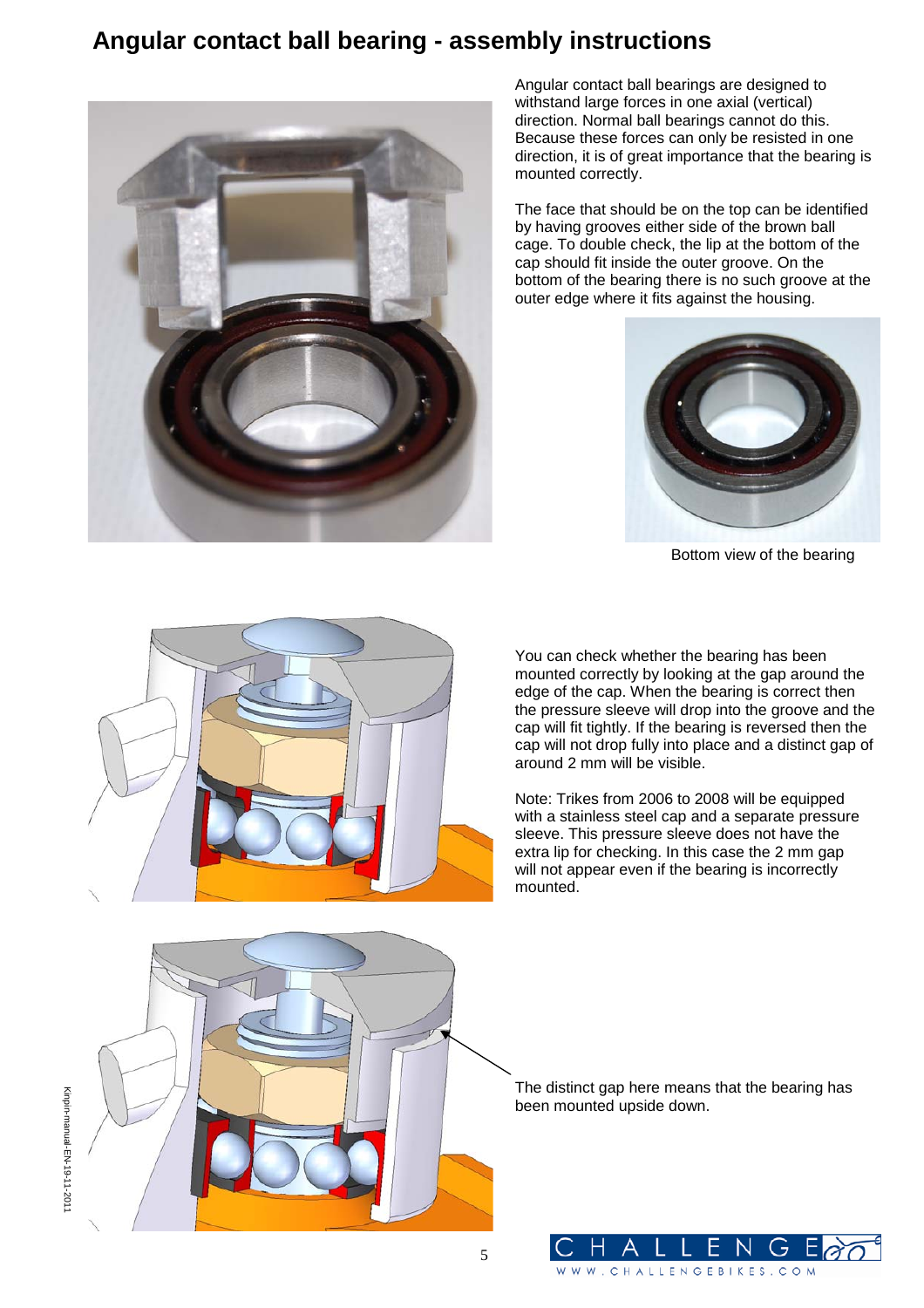#### **Other cap versions**.





For a clean look, a cap is available with integrated bolt. Because the integrated bolt does not have an anti-vibration locknut function, it is not recommended to use this when riding regularly on unsurfaced roads.